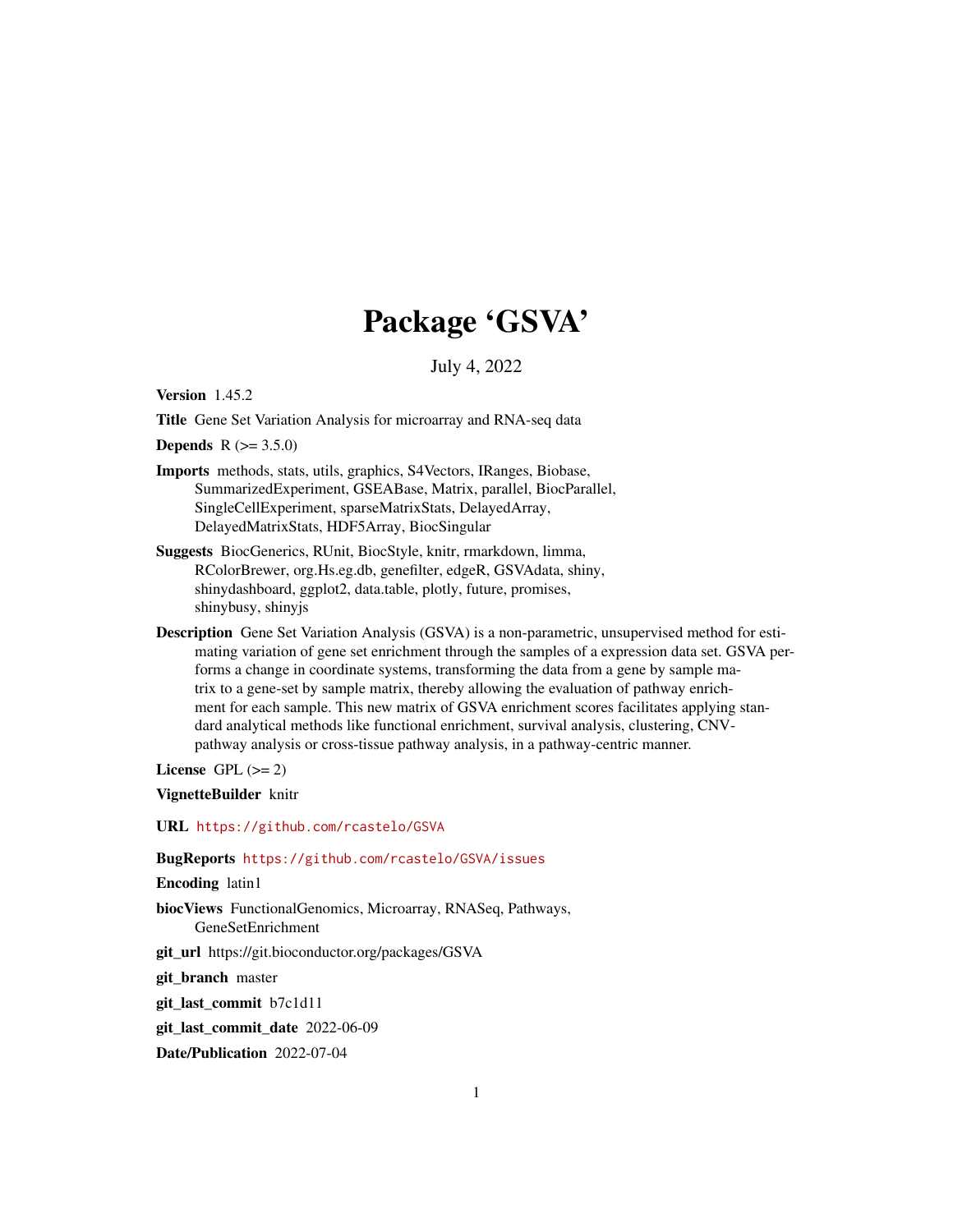```
Author Justin Guinney [aut, cre],
      Robert Castelo [aut],
      Alexey Sergushichev [ctb],
      Pablo Sebastian Rodriguez [ctb]
```
Maintainer Justin Guinney <justin.guinney@sagebase.org>

# R topics documented:

| Index |  |  |  |
|-------|--|--|--|
|       |  |  |  |
|       |  |  |  |
|       |  |  |  |
|       |  |  |  |

<span id="page-1-1"></span>computeGeneSetsOverlap

*Compute gene-sets overlap*

# Description

Calculates the overlap among every pair of gene-sets given as input.

# Usage

```
## S4 method for signature 'list,character'
computeGeneSetsOverlap(gSets, uniqGenes, min.sz=1, max.sz=Inf)
## S4 method for signature 'list,ExpressionSet'
computeGeneSetsOverlap(gSets, uniqGenes, min.sz=1, max.sz=Inf)
## S4 method for signature 'GeneSetCollection, character'
computeGeneSetsOverlap(gSets, uniqGenes, min.sz=1, max.sz=Inf)
## S4 method for signature 'GeneSetCollection,ExpressionSet'
computeGeneSetsOverlap(gSets, uniqGenes, min.sz=1, max.sz=Inf)
```
# Arguments

| gSets     | Gene sets given either as a list or a Gene Set Collection object.      |
|-----------|------------------------------------------------------------------------|
| uniqGenes | Vector of unique genes to be considered when calculating the overlaps. |
| min.sz    | Minimum size.                                                          |
| max.sz    | Maximum size.                                                          |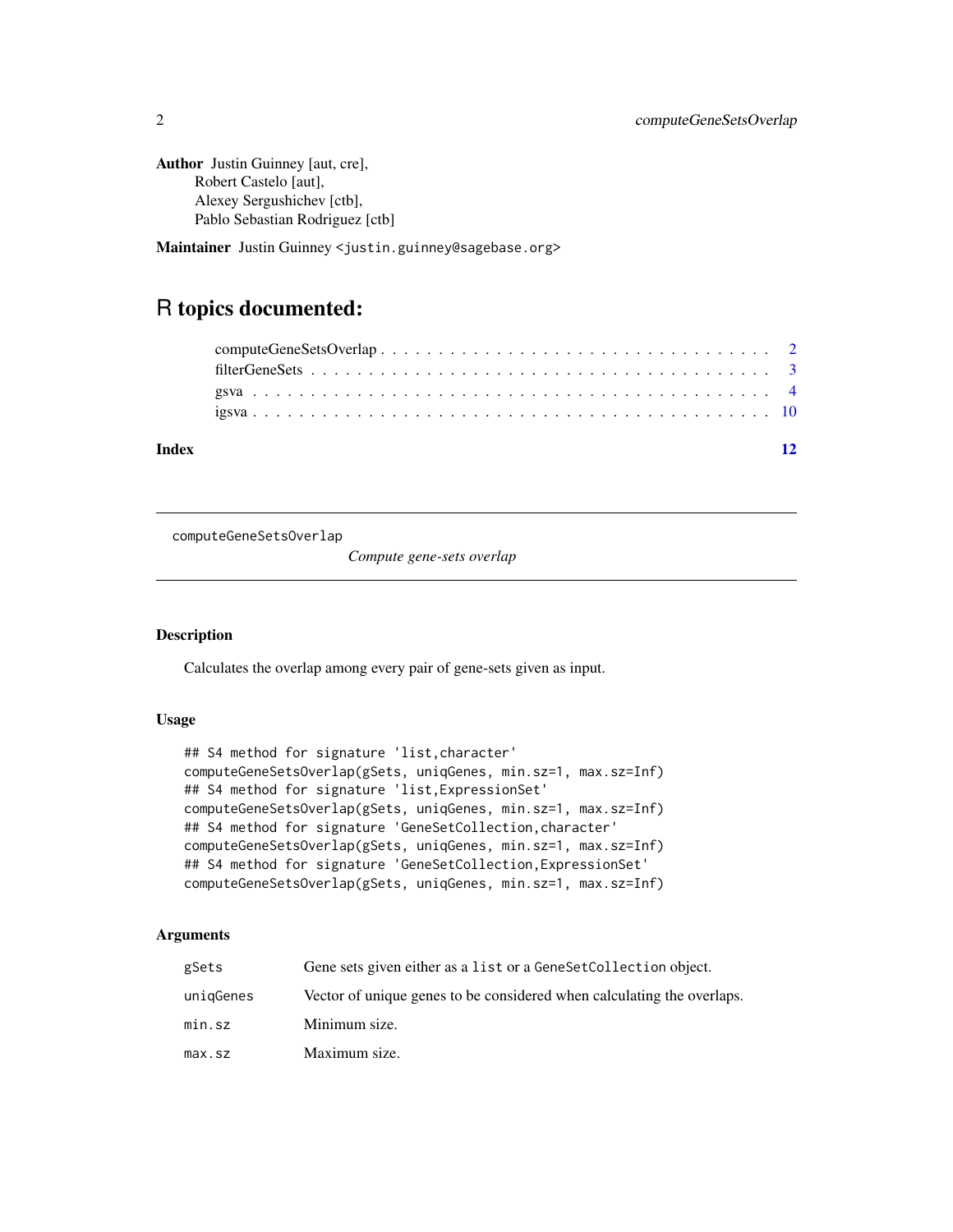### <span id="page-2-0"></span>filterGeneSets 3

### Details

This function calculates the overlap between every pair of gene sets of the input argument gSets. Before this calculation takes place, the gene sets in gSets are firstly filtered to discard genes that do not match to the identifiers in uniqGenes. Secondly, they are further filtered to meet the minimum and/or maximum size specified with the arguments min.sz and max.sz. The overlap between two gene sets is calculated as the number of common genes between the two gene sets divided by the smallest size of the two gene sets.

#### Value

A gene-set by gene-set matrix of the overlap among every pair of gene sets.

#### Author(s)

J. Guinney

#### References

Hänzelmann, S., Castelo, R. and Guinney, J. GSVA: Gene set variation analysis for microarray and RNA-Seq data. *BMC Bioinformatics*, 14:7, 2013.

#### See Also

# [filterGeneSets](#page-2-1)

#### Examples

```
geneSets <- list(set1=as.character(1:4), set2=as.character(4:10))
```
computeGeneSetsOverlap(geneSets, unique(unlist(geneSets)))

<span id="page-2-1"></span>filterGeneSets *Filter gene sets*

#### **Description**

Filters gene sets through a given minimum and maximum set size.

### Usage

```
## S4 method for signature 'list'
filterGeneSets(gSets, min.sz=1, max.sz=Inf)
## S4 method for signature 'GeneSetCollection'
filterGeneSets(gSets, min.sz=1, max.sz=Inf)
```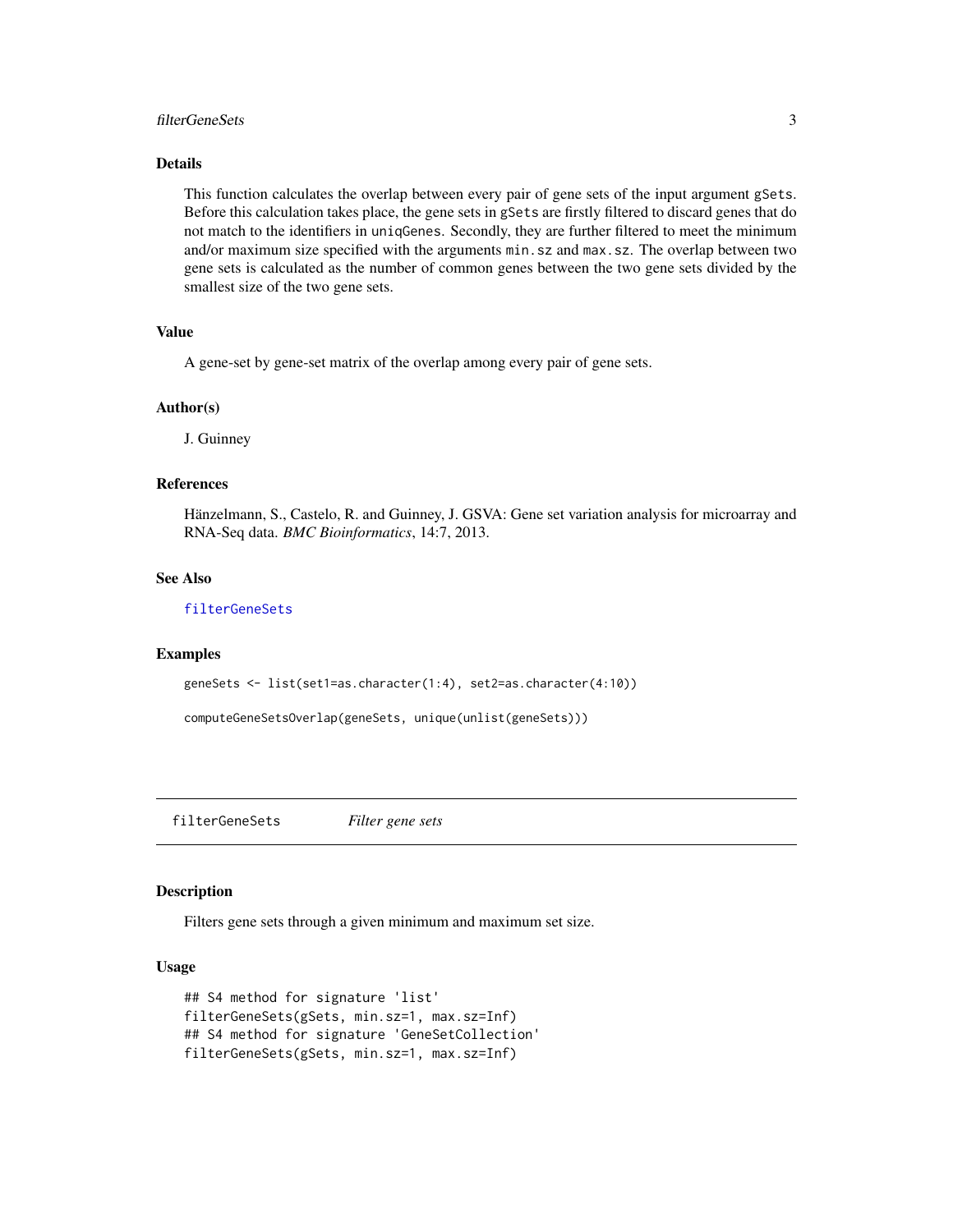# <span id="page-3-0"></span>Arguments

| gSets  | Gene sets given either as a list or a GeneSetCollection object. |
|--------|-----------------------------------------------------------------|
| min.sz | Minimum size.                                                   |
| max.sz | Maximum size.                                                   |

# Details

This function filters the input gene sets according to a given minimum and maximum set size.

# Value

A collection of gene sets that meet the given minimum and maximum set size.

#### Author(s)

J. Guinney

# References

Hänzelmann, S., Castelo, R. and Guinney, J. GSVA: Gene set variation analysis for microarray and RNA-Seq data. *BMC Bioinformatics*, 14:7, 2013.

# See Also

[computeGeneSetsOverlap](#page-1-1)

# Examples

geneSets <- list(set1=as.character(1:4), set2=as.character(4:10))

filterGeneSets(geneSets, min.sz=5)

<span id="page-3-1"></span>gsva *Gene Set Variation Analysis*

# Description

Estimates GSVA enrichment scores.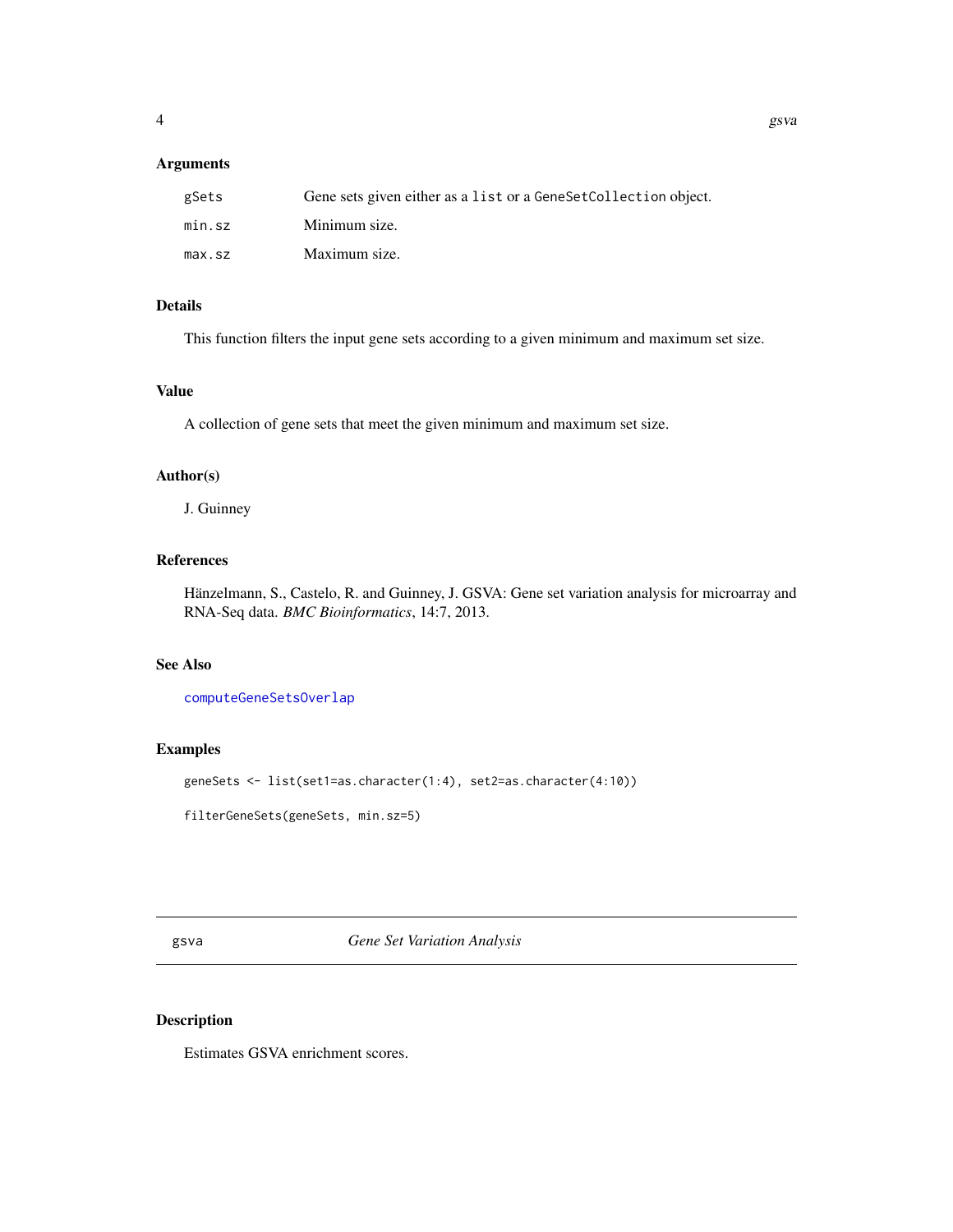$gsva$  5

# Usage

```
## S4 method for signature 'SingleCellExperiment, list'
gsva(expr, gset.idx.list, annotation,
    method=c("gsva", "ssgsea", "zscore", "plage"),
    kcdf=c("Gaussian", "Poisson", "none"),
    abs.ranking=FALSE,
   min.sz=1,
   max.sz=Inf,
    parallel.sz=1L,
   mx.diff=TRUE,
    tau=switch(method, gsva=1, ssgsea=0.25, NA),
    ssgsea.norm=TRUE,
    verbose=TRUE,
    BPPARAM=SerialParam(progressbar=verbose))
## S4 method for signature 'HDF5Array,list'
gsva(expr, gset.idx.list, annotation,
    method=c("gsva", "ssgsea", "zscore", "plage"),
    kcdf=c("Gaussian", "Poisson", "none"),
    abs.ranking=FALSE,
   min.sz=1,
   max.sz=Inf,
    parallel.sz=1L,
    mx.diff=TRUE,
    tau=switch(method, gsva=1, ssgsea=0.25, NA),
    ssgsea.norm=TRUE,
    verbose=TRUE,
    BPPARAM=SerialParam(progressbar=verbose))
## S4 method for signature 'dgCMatrix,list'
gsva(expr, gset.idx.list, annotation,
    method=c("gsva", "ssgsea", "zscore", "plage"),
    kcdf=c("Gaussian", "Poisson", "none"),
    abs.ranking=FALSE,
   min.sz=1,
    max.sz=Inf,
    parallel.sz=1L,
    mx.diff=TRUE,
    tau=switch(method, gsva=1, ssgsea=0.25, NA),
    ssgsea.norm=TRUE,
    verbose=TRUE,
    BPPARAM=SerialParam(progressbar=verbose))
## S4 method for signature 'SummarizedExperiment,GeneSetCollection'
gsva(expr, gset.idx.list, annotation,
    method=c("gsva", "ssgsea", "zscore", "plage"),
    kcdf=c("Gaussian", "Poisson", "none"),
    abs.ranking=FALSE,
   min.sz=1,
    max.sz=Inf,
    parallel.sz=1L,
```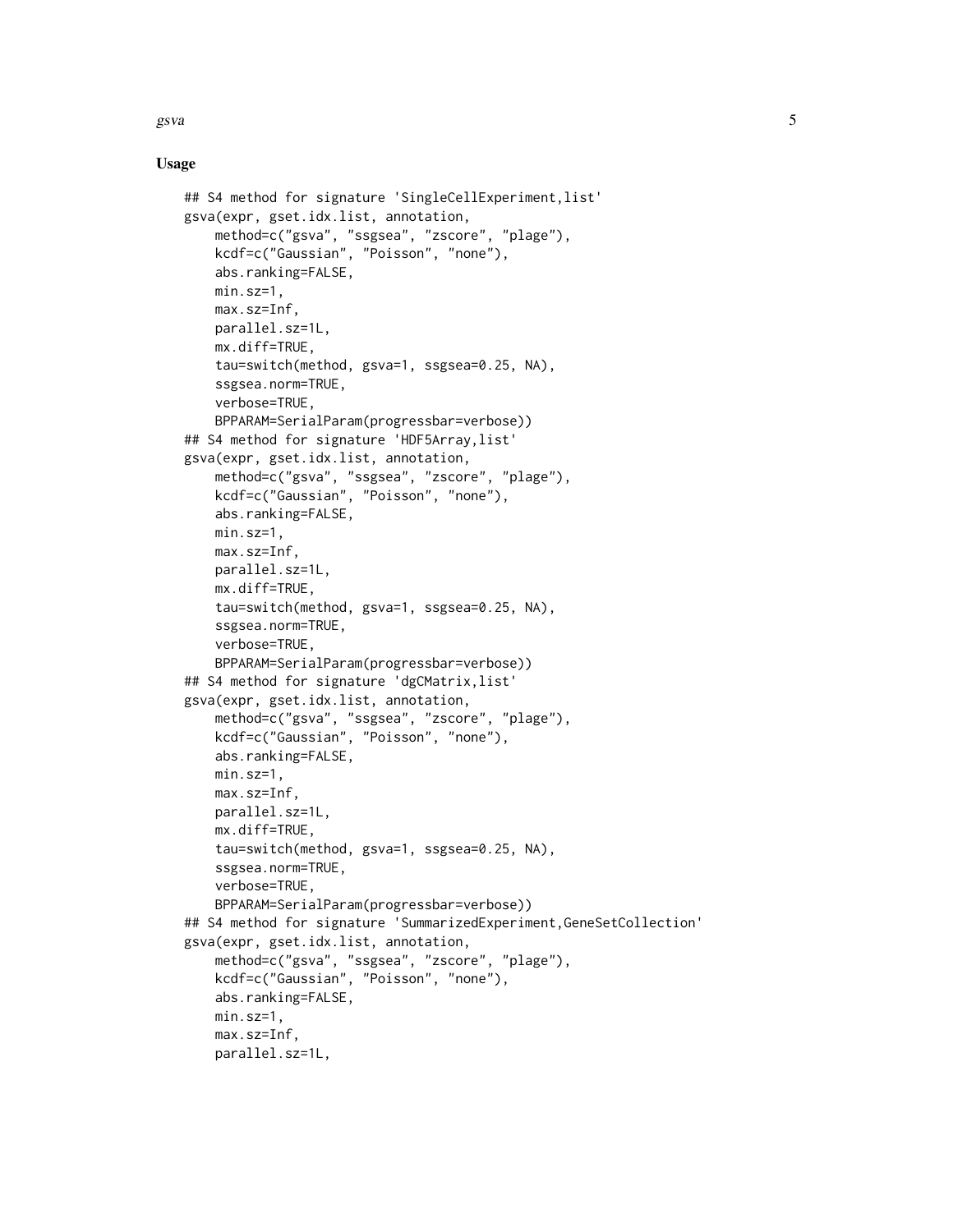```
mx.diff=TRUE,
    tau=switch(method, gsva=1, ssgsea=0.25, NA),
    ssgsea.norm=TRUE,
    verbose=TRUE,
    BPPARAM=SerialParam(progressbar=verbose))
## S4 method for signature 'SummarizedExperiment, list'
gsva(expr, gset.idx.list, annotation,
    method=c("gsva", "ssgsea", "zscore", "plage"),
    kcdf=c("Gaussian", "Poisson", "none"),
    abs.ranking=FALSE,
    min.sz=1,
    max.sz=Inf,
    parallel.sz=1L,
    mx.diff=TRUE,
    tau=switch(method, gsva=1, ssgsea=0.25, NA),
    ssgsea.norm=TRUE,
    verbose=TRUE,
    BPPARAM=SerialParam(progressbar=verbose))
## S4 method for signature 'ExpressionSet, list'
gsva(expr, gset.idx.list, annotation,
    method=c("gsva", "ssgsea", "zscore", "plage"),
    kcdf=c("Gaussian", "Poisson", "none"),
    abs.ranking=FALSE,
    min.sz=1,
   max.sz=Inf,
    parallel.sz=1L,
    mx.diff=TRUE,
    tau=switch(method, gsva=1, ssgsea=0.25, NA),
    ssgsea.norm=TRUE,
    verbose=TRUE,
    BPPARAM=SerialParam(progressbar=verbose))
## S4 method for signature 'ExpressionSet,GeneSetCollection'
gsva(expr, gset.idx.list, annotation,
    method=c("gsva", "ssgsea", "zscore", "plage"),
    kcdf=c("Gaussian", "Poisson", "none"),
    abs.ranking=FALSE,
    min.sz=1,
   max.sz=Inf,
    parallel.sz=1L,
    mx.diff=TRUE,
    tau=switch(method, gsva=1, ssgsea=0.25, NA),
    ssgsea.norm=TRUE,
    verbose=TRUE,
    BPPARAM=SerialParam(progressbar=verbose))
## S4 method for signature 'matrix,GeneSetCollection'
gsva(expr, gset.idx.list, annotation,
    method=c("gsva", "ssgsea", "zscore", "plage"),
    kcdf=c("Gaussian", "Poisson", "none"),
```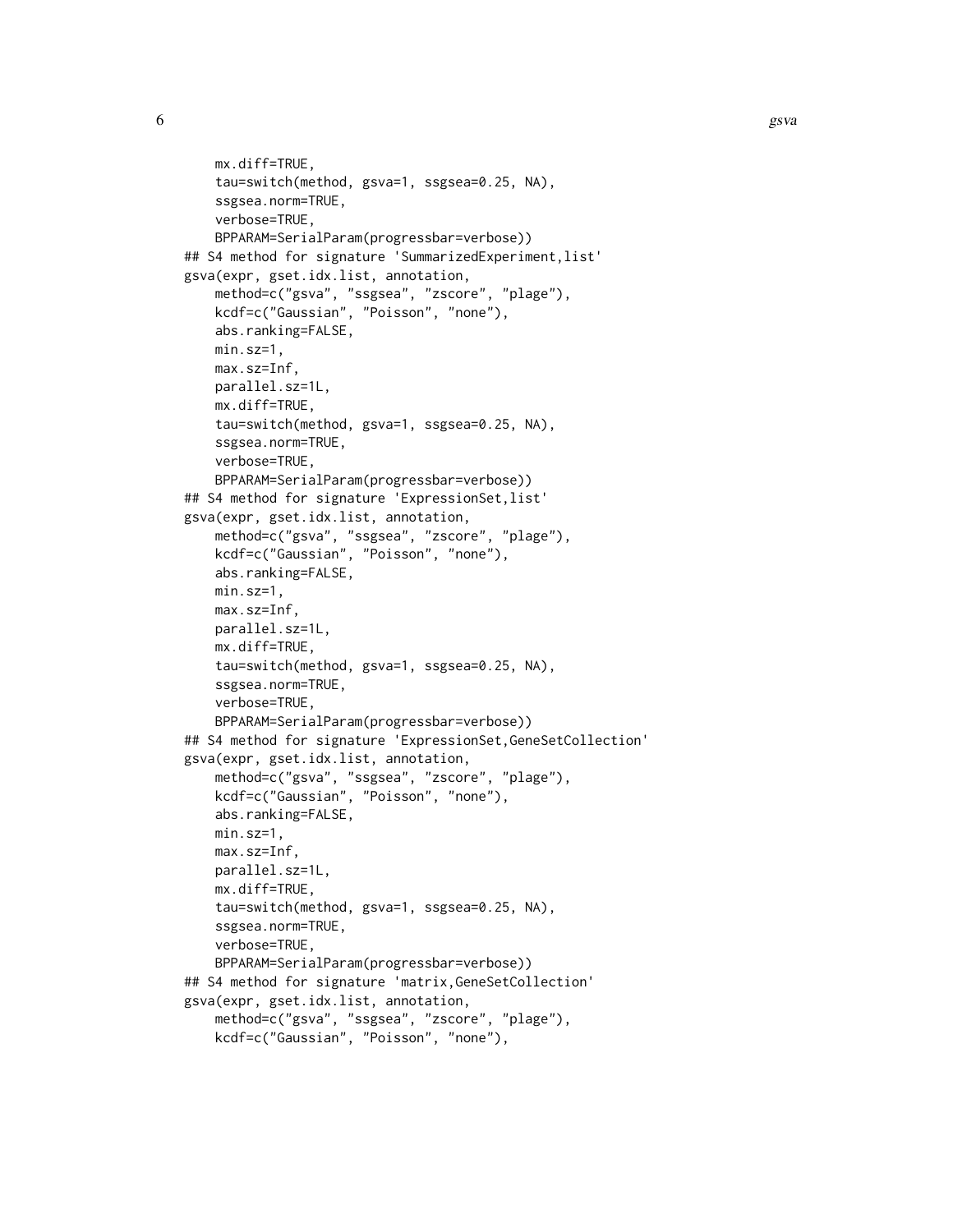```
abs.ranking=FALSE,
   min.sz=1,
   max.sz=Inf,
   parallel.sz=1L,
   mx.diff=TRUE,
    tau=switch(method, gsva=1, ssgsea=0.25, NA),
   ssgsea.norm=TRUE,
   verbose=TRUE,
   BPPARAM=SerialParam(progressbar=verbose))
## S4 method for signature 'matrix,list'
gsva(expr, gset.idx.list, annotation,
   method=c("gsva", "ssgsea", "zscore", "plage"),
   kcdf=c("Gaussian", "Poisson", "none"),
   abs.ranking=FALSE,
   min.sz=1,
   max.sz=Inf,
   parallel.sz=1L,
   mx.diff=TRUE,
    tau=switch(method, gsva=1, ssgsea=0.25, NA),
    ssgsea.norm=TRUE,
   verbose=TRUE,
   BPPARAM=SerialParam(progressbar=verbose))
```
# Arguments

| expr          | Gene expression data which can be given either as a SummarizedExperiment,<br>SingleCellExperiment ExpressionSet object, or as a matrix of expression<br>values where rows correspond to genes and columns correspond to samples.<br>This matrix can be also in a sparse format, as a dgCMatrix, or as an on-disk<br>backend representation, such as HDF5Array.                                                                                                                                                                                                                                                                                                                                                                         |
|---------------|----------------------------------------------------------------------------------------------------------------------------------------------------------------------------------------------------------------------------------------------------------------------------------------------------------------------------------------------------------------------------------------------------------------------------------------------------------------------------------------------------------------------------------------------------------------------------------------------------------------------------------------------------------------------------------------------------------------------------------------|
| gset.idx.list | Gene sets provided either as a list object or as a GeneSetCollection object.                                                                                                                                                                                                                                                                                                                                                                                                                                                                                                                                                                                                                                                           |
| annotation    | In the case of calling gsva() on a SummarizedExperiment or SingleCellExperiment<br>object, the annotation argument can be used to select the assay containing the<br>molecular data we want as input to the gsva() function, otherwise the first assay<br>is selected. In the case of calling gsva() with expression data in a matrix and<br>gene sets as a GeneSetCollection object, the annotation argument can be<br>used to supply the name of the Bioconductor package that contains annotations<br>for the class of gene identifiers occurring in the row names of the expression<br>data matrix. In the case of calling gsva() on a ExpressionSet object, the<br>annotation argument is ignored. See details information below. |
| method        | Method to employ in the estimation of gene-set enrichment scores per sam-<br>ple. By default this is set to gsva (Hänzelmann et al, 2013) and other options<br>are ssgsea (Barbie et al, 2009), zscore (Lee et al, 2008) or plage (Tomfohr<br>et al, 2005). The latter two standardize first expression profiles into z-scores<br>over the samples and, in the case of zscore, it combines them together as their<br>sum divided by the square-root of the size of the gene set, while in the case of<br>plage they are used to calculate the singular value decomposition (SVD) over                                                                                                                                                  |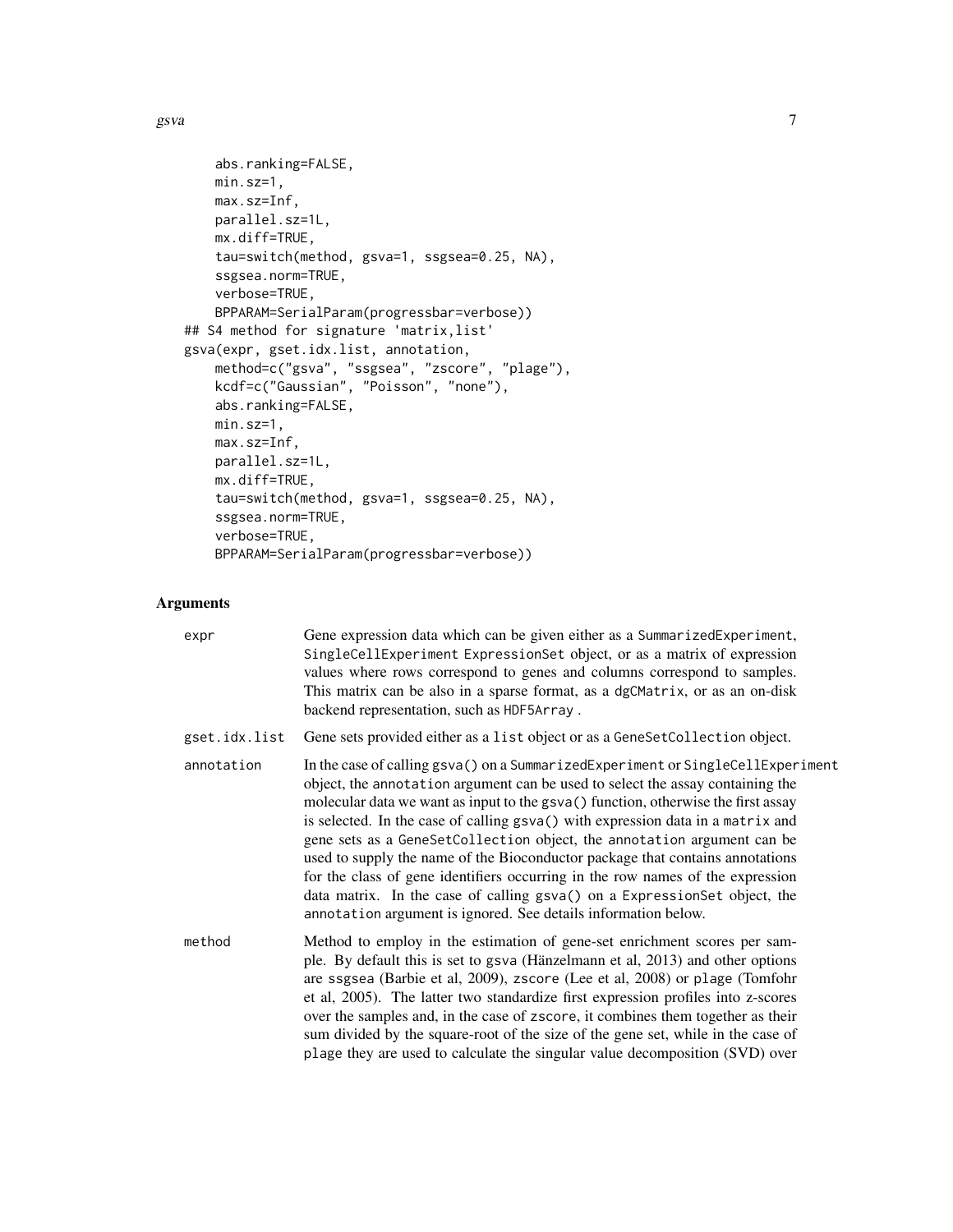|                              |  |  | the genes in the gene set and use the coefficients of the first right-singular vector |  |  |  |
|------------------------------|--|--|---------------------------------------------------------------------------------------|--|--|--|
| as pathway activity profile. |  |  |                                                                                       |  |  |  |

<span id="page-7-0"></span>kcdf Character string denoting the kernel to use during the non-parametric estimation of the cumulative distribution function of expression levels across samples when method="gsva". By default, kcdf="Gaussian" which is suitable when input expression values are continuous, such as microarray fluorescent units in logarithmic scale, RNA-seq log-CPMs, log-RPKMs or log-TPMs. When input expression values are integer counts, such as those derived from RNA-seq experiments, then this argument should be set to kcdf="Poisson".

- abs.ranking Flag used only when mx.diff=TRUE. When abs.ranking=FALSE (default) a modified Kuiper statistic is used to calculate enrichment scores, taking the magnitude difference between the largest positive and negative random walk deviations. When abs.ranking=TRUE the original Kuiper statistic that sums the largest positive and negative random walk deviations, is used. In this latter case, gene sets with genes enriched on either extreme (high or low) will be regarded as 'highly' activated.
- min.sz Minimum size of the resulting gene sets.
- max.sz Maximum size of the resulting gene sets.
- parallel.sz Number of threads of execution to use when doing the calculations in parallel. The argument BPPARAM allows one to set the parallel back-end and fine tune its configuration.
- mx.diff Offers two approaches to calculate the enrichment statistic (ES) from the KS random walk statistic. mx.diff=FALSE: ES is calculated as the maximum distance of the random walk from 0. mx.diff=TRUE (default): ES is calculated as the magnitude difference between the largest positive and negative random walk deviations.
- tau Exponent defining the weight of the tail in the random walk performed by both the gsva (Hänzelmann et al., 2013) and the ssgsea (Barbie et al., 2009) methods. By default, this tau=1 when method="gsva" and tau=0.25 when method="ssgsea" just as specified by Barbie et al. (2009) where this parameter is called alpha.
- ssgsea.norm Logical, set to TRUE (default) with method="ssgsea" runs the SSGSEA method from Barbie et al. (2009) normalizing the scores by the absolute difference between the minimum and the maximum, as described in their paper. When ssgsea.norm=FALSE this last normalization step is skipped.

#### verbose Gives information about each calculation step. Default: FALSE.

BPPARAM An object of class [BiocParallelParam](#page-0-0) specifiying parameters related to the parallel execution of some of the tasks and calculations within this function.

#### Details

GSVA assesses the relative enrichment of gene sets across samples using a non-parametric approach. Conceptually, GSVA transforms a p-gene by n-sample gene expression matrix into a ggeneset by n-sample pathway enrichment matrix. This facilitates many forms of statistical analysis in the 'space' of pathways rather than genes, providing a higher level of interpretability.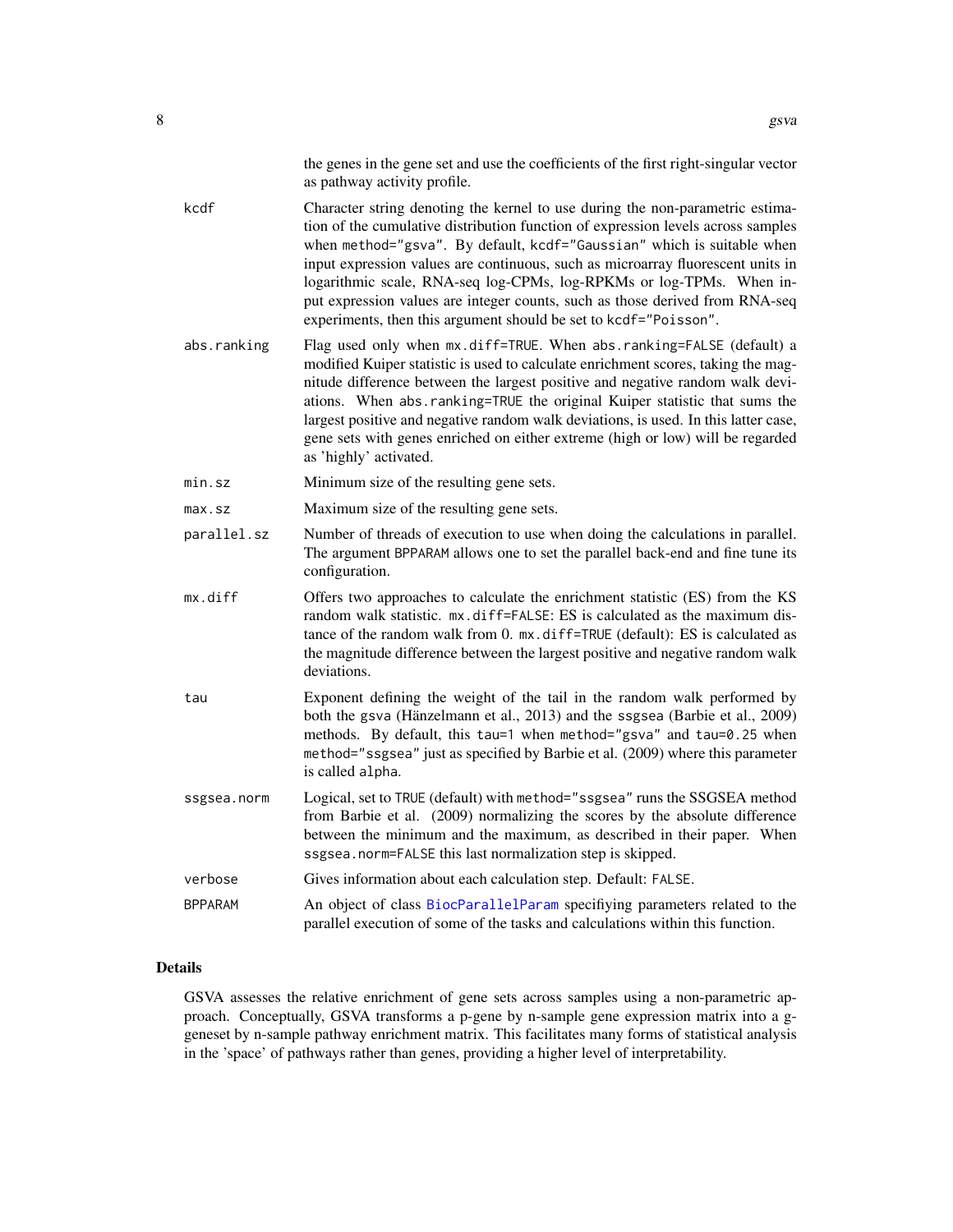By default, gsva() will try to match the identifiers in expr to the identifiers in gset.idx.list just as they are, unless the annotation argument is set.

The gsva() function first maps the identifiers in the gene sets in gset.idx.list to the identifiers in the input expression data expr. When the input gene sets in gset.idx.list is provided as a list object, gsva() will try to match the identifiers in expr directly to the identifiers in gset.idx.list just as they are. Because unmatching identifiers will be discarded in both, expr and gset.idx.list, gsva() may prompt an error if no identifiers can be matched as in the case of different types of identifiers (e.g., gene symbols vs Entrez identitifers).

However, then the input gene sets in gset.idx.list is provided as a GeneSetCollection object, gsva() will try to automatically convert those identifiers to the type of identifier in the input expression data expr. Such an automatic conversion, however, will only occur in three scenarios: 1. when expr is an ExpressionSet object with an appropriately set annotation slot; 2. when expr is a SummarizedExperiment or a SingleCellExperiment object with an appropriately set annotation slot in the metadata of expr; 3. when expr is a matrix or a dgCMatrix and the annotation argument of the gsva() function is set to the name of the annotation package that provides the relationships between the type of identifiers in expr and gset.idx.list.

The collection of gene sets resulting from the previous identifier matching, can be further filtered to require a minimun and/or maximum size by using the arguments min.sz and max.sz.

If you use GSVA in your research, please cite also the corresponding method as described in the method parameter.

#### Value

A gene-set by sample matrix (of matrix or dgCMatrix type, depending on the input) of GSVA enrichment scores.

#### Author(s)

J. Guinney and R. Castelo

#### References

Barbie, D.A. et al. Systematic RNA interference reveals that oncogenic KRAS-driven cancers require TBK1. *Nature*, 462(5):108-112, 2009.

Hänzelmann, S., Castelo, R. and Guinney, J. GSVA: Gene set variation analysis for microarray and RNA-Seq data. *BMC Bioinformatics*, 14:7, 2013.

Lee, E. et al. Inferring pathway activity toward precise disease classification. *PLoS Comp Biol*, 4(11):e1000217, 2008.

Tomfohr, J. et al. Pathway level analysis of gene expression using singular value decomposition. *BMC Bioinformatics*, 6:225, 2005.

# See Also

[filterGeneSets](#page-2-1) [computeGeneSetsOverlap](#page-1-1)

<span id="page-8-0"></span>gsva **9**9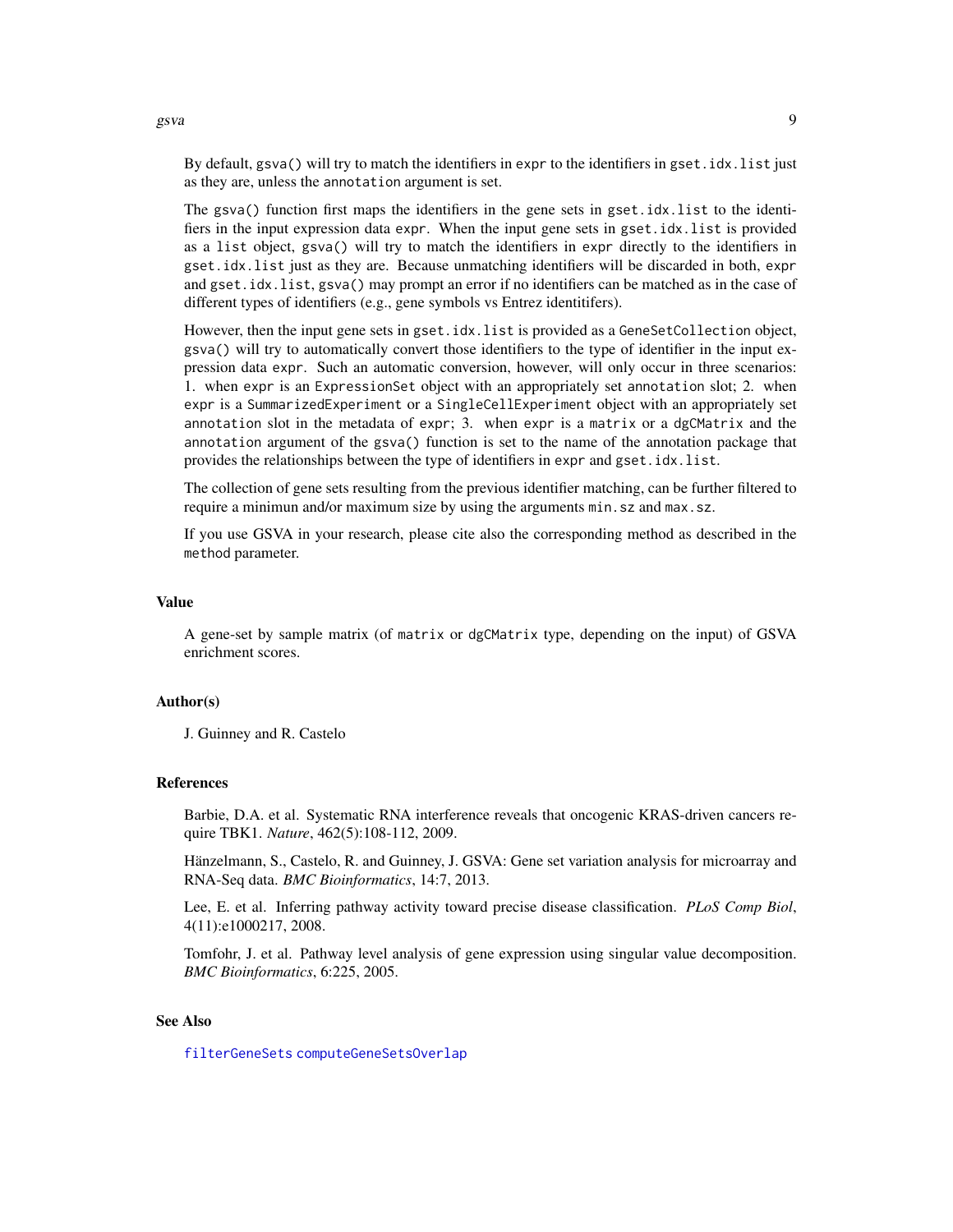#### Examples

library(limma)

```
p \le -10 ## number of genes
n <- 30 ## number of samples
nGrp1 <- 15 ## number of samples in group 1
nGrp2 <- n - nGrp1 ## number of samples in group 2
## consider three disjoint gene sets
geneSets <- list(set1=paste("g", 1:3, sep=""),
                 set2=paste("g", 4:6, sep=""),
                 set3=paste("g", 7:10, sep=""))
## sample data from a normal distribution with mean 0 and st.dev. 1
y <- matrix(rnorm(n*p), nrow=p, ncol=n,
            dimnames=list(paste("g", 1:p, sep=""), paste("s", 1:n, sep="")))
## genes in set1 are expressed at higher levels in the last 'nGrp1+1' to 'n' samples
y[geneSets$set1, (nGrp1+1):n] <- y[geneSets$set1, (nGrp1+1):n] + 2
## build design matrix
design <- cbind(sampleGroup1=1, sampleGroup2vs1=c(rep(0, nGrp1), rep(1, nGrp2)))
## fit linear model
fit <- lmFit(y, design)
## estimate moderated t-statistics
fit <- eBayes(fit)
## genes in set1 are differentially expressed
topTable(fit, coef="sampleGroup2vs1")
## estimate GSVA enrichment scores for the three sets
gsva_es <- gsva(y, geneSets, mx.diff=1)
## fit the same linear model now to the GSVA enrichment scores
fit <- lmFit(gsva_es, design)
## estimate moderated t-statistics
fit <- eBayes(fit)
## set1 is differentially expressed
topTable(fit, coef="sampleGroup2vs1")
```
igsva *Gene Set Variation Analysis*

#### Description

Starts an interactive GSVA shiny web app.

<span id="page-9-0"></span>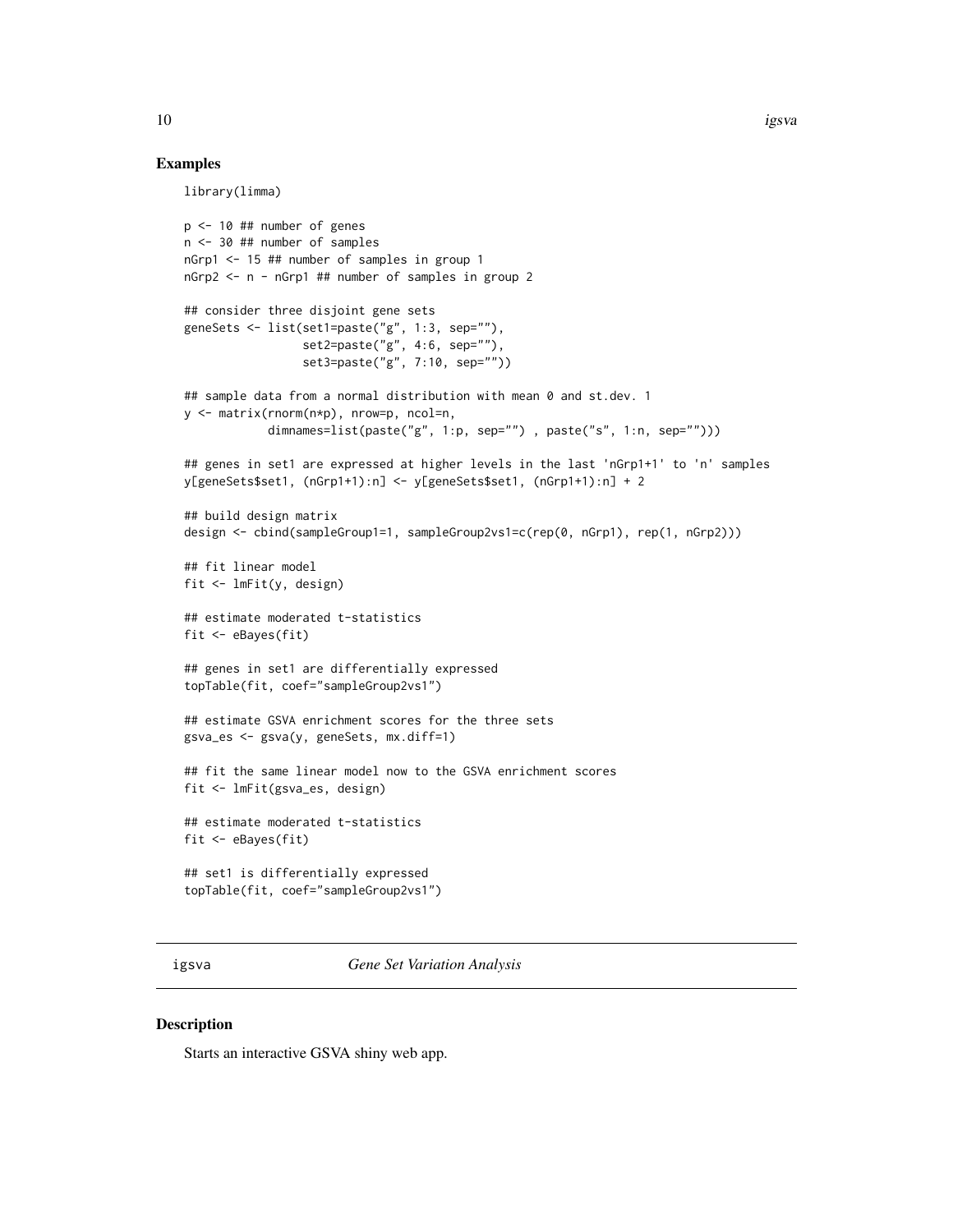<span id="page-10-0"></span>igsva 11

#### Usage

igsva()

#### Details

GSVA assesses the relative enrichment of gene sets across samples using a non-parametric approach. Conceptually, GSVA transforms a p-gene by n-sample gene expression matrix into a ggeneset by n-sample pathway enrichment matrix. This facilitates many forms of statistical analysis in the 'space' of pathways rather than genes, providing a higher level of interpretability.

The igsva() function starts an interactive shiny web app that allows the user to configure the arguments of the [gsva\(](#page-3-1)) function and runs it on the computer. Please see the manual page of the [gsva\(](#page-3-1)) function for a description of the arguments and their default and alternative values.

The input data may be loaded from the users workspace or by selecting a CSV file for the expression data, and a GMT file for the gene sets data.

# Value

A gene-set by sample matrix of GSVA enrichment scores after pressing the button 'Save & Close'. This result can be also downloaded as a CSV file with the 'Download' button.

#### Author(s)

J. Fernández and R. Castelo

# References

Hänzelmann, S., Castelo, R. and Guinney, J. GSVA: Gene set variation analysis for microarray and RNA-Seq data. *BMC Bioinformatics*, 14:7, 2013.

#### See Also

[gsva](#page-3-1)

#### Examples

```
## Not run:
res <- igsva() ## this will open your browser with the GSVA shiny web app
```
## End(Not run)